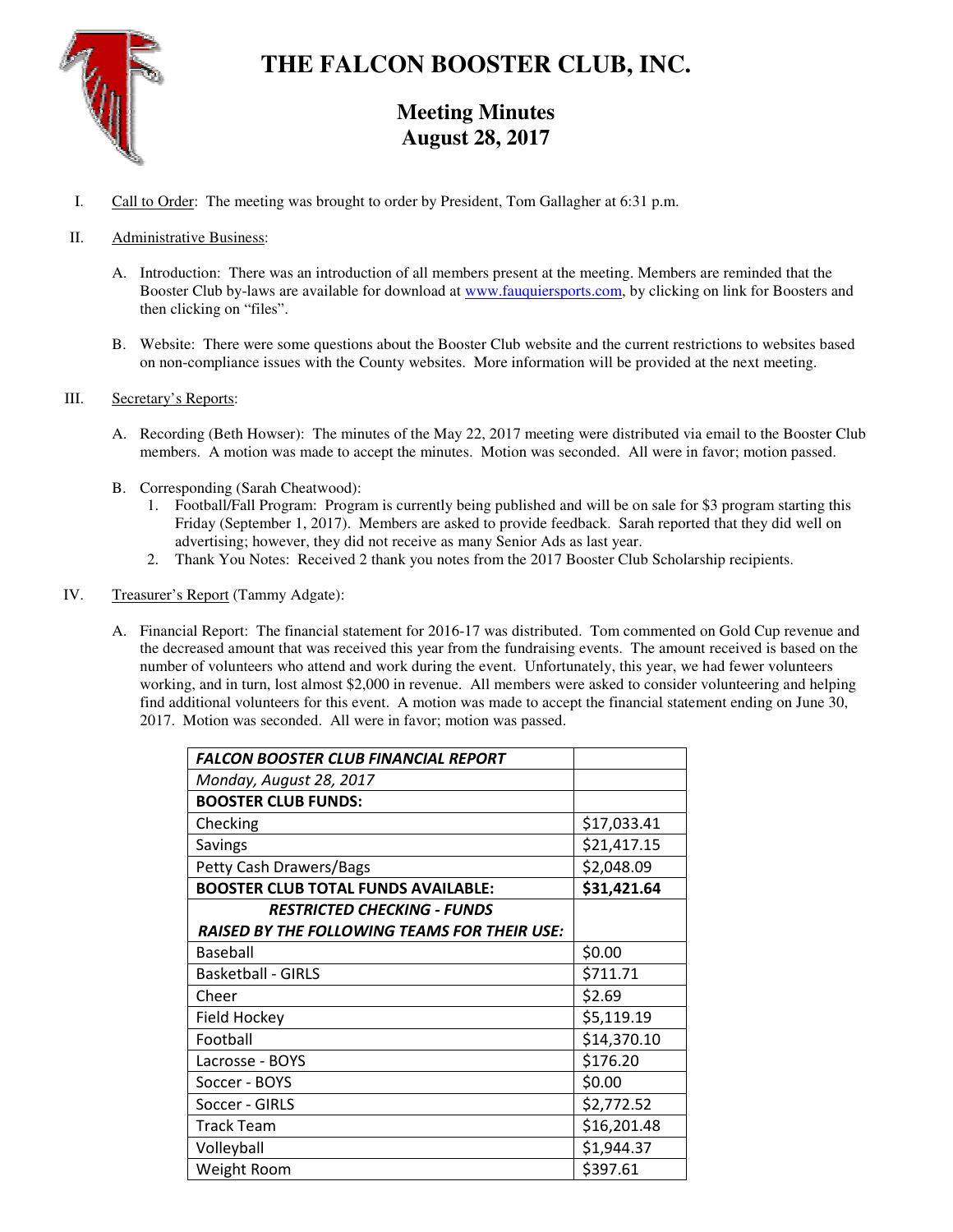| <b>TOTAL FUNDS RESTRICTED TO TEAMS:</b>        | \$41,695.87 |
|------------------------------------------------|-------------|
|                                                |             |
| ACCOUNTS FISCALLY MANAGED BY THE BOOSTER       |             |
| <b>CLUB - THESE ARE NOT BOOSTER CLUB FUNDS</b> |             |
| Pat Georger Scholarship Trust                  | \$58,872.79 |
| Roy A. Pool Jr. Scholarship                    | \$294.46    |

B. Proposed Budget (2017-2018). The proposed budget is similar to last year's budget with no major changes. There was a question about the purchase of Hudl and Mr. Holmes reported that the Athletic Department will be picking up the cost of the Krossover Software Program. A motion was made to accept the proposed budget for 2017-18. Motion was seconded. All were in favor; motion was passed.

## V. Committees:

- A. Committee Assignments 2017-2018 (Tom Gallagher): A list of all Booster Club Committees was discussed. Tom asked for volunteers for open spots and took names of those who volunteered for 2017-18. If you would like to volunteer, please contact a Booster Board Member for more information. We still need volunteers to head up concessions for softball, boys and girls soccer, and boys and girls lacrosse. You will find a list of all Board Members, along with a list of ways you can volunteer, on the Booster application or on the Booster link found on the FHS website.
- B. Committee Reports:
	- 1. Membership (Mary Kay): Prior to the meeting, we had 52 total members. 36 members and 16 Board members. Due to a printing mishap, we are missing some of the volunteer information from current members. We will be sending out updated forms as soon as they are available to obtain what areas members are willing to volunteer. Booster Club members attended Meet the Coaches night- but only 2 teams represented were represented. We need to promote that more to coaches so they get information needed.
- C. Concessions: Football/Volleyball/ Field Hockey:
	- 1. Pricing and Inventory (Sharion Rigney): No changes for pricing were requested for the year. All concessions have been removed from baseball and updated pricing sheets will be created for baseball before Spring.
	- 2. Insurance (Tom Gallagher): The insurance coverage the Booster Club carries covers the members and volunteers while providing Booster volunteer work only. No one under the age of 14 is permitted in the concession area at any time. Signs will be posted.

#### VI. Director of Student Activities:

- A. Report (Mark Holmes, Activities Director): The Fall season has officially begun! We now part of the Northwestern District which involves a new set of schools. We had a good start to the Volleyball Season with a big win last week. Field Hockey also started out strong with a win last week. Field Hockey is run by the State so the schedule and fields are done a bit differently to accommodate the number of schools and fields available. Cross Country was at Great Meadow last weekend with very strong times at the meet. The Golf Team has won the District Golf Tournament. Football has their first home game this Friday. For the first time, Assistant Principal Kelican has offered to ride a bus with The Zoo to support the away games. Booster Club Passes are available from Coach Holmes.
- B. Coach Request Form: Tom would like to implement the use of the Coach Request Form. The form will be held by Coach Holmes and if Coaches need additional money, above the stipend, they can request the money. Coaches will be required to discuss the form with Coach Holmes or Coach Glasscock before submittal to the Booster Club. This will help the Treasurer make sure that all monies are approved in advance. Coach Holmes presented a request from Coach Story (Volleyball) for \$100 to augment her team stipend to purchase a module of Hudl that would allow her to track individual player statistics. A motion was made to accept the request for an additional \$100 to augment the purchase. Motion was seconded. All were in favor; motion was passed.
- C. Coach Holmes thanked S.W. Rogers for coming out and cleaning up the field next to the bleachers on the football field. The company spent 4 days cleaning up the field, sprayed and hauled away debris. They requested that this be kept low-key and did not ask for publicity for his work. The school is now responsible for maintaining the clean-up of that area and Mr. Rogers plans to come back and finish the clean up behind the track area in October. The County did install a drainage ditch to manage the water on the track between the concession stand and track. The